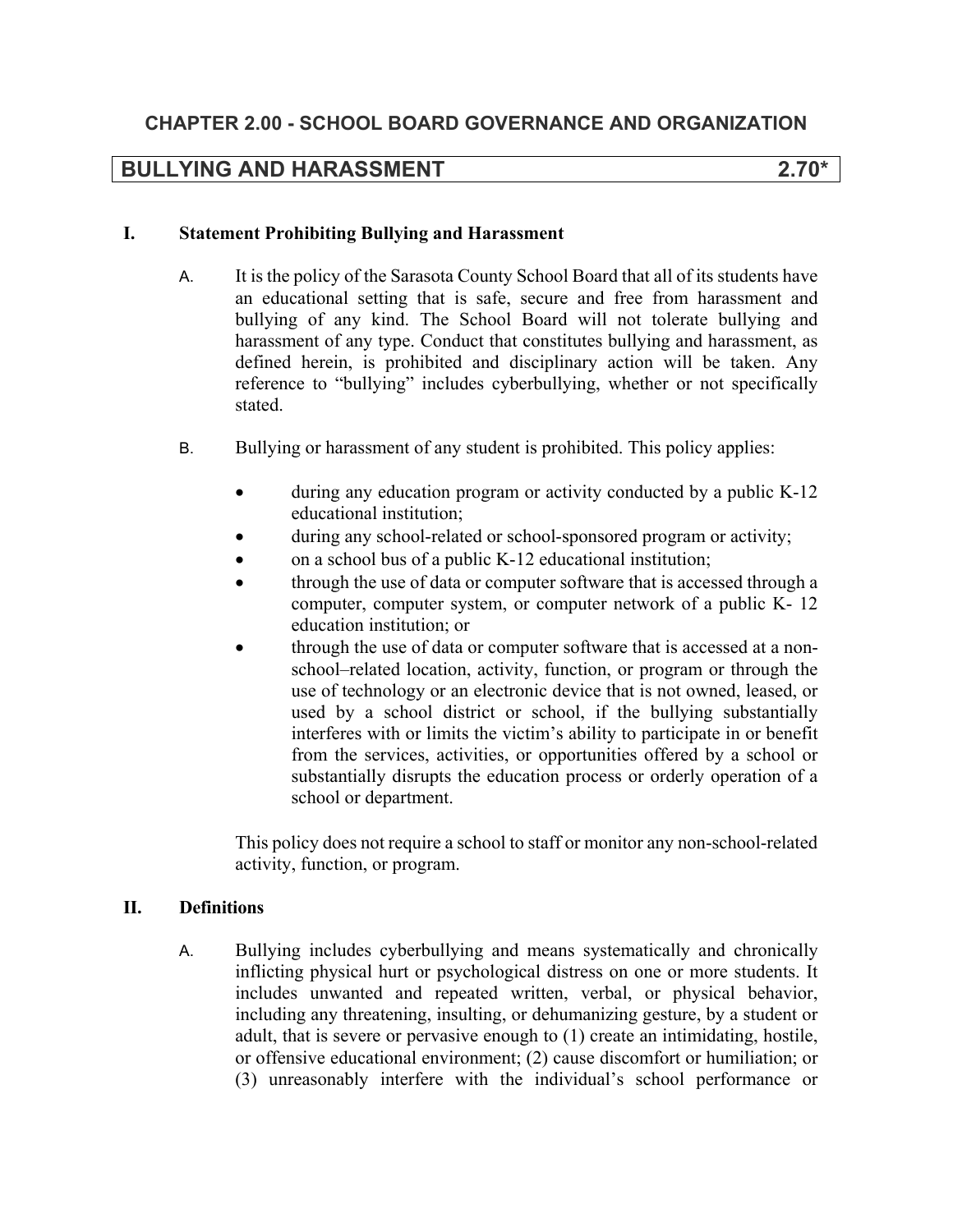participation. Bullying and harassment may involve but is not limited to the following behavior:

- teasing;
- social exclusion;
- threats;
- intimidation;
- stalking;
- physical violence;
- theft;
- harassment based on race, religion, ethnicity, national origin, sex or gender, sexual orientation, gender identity, gender expression, or other self-defining characteristic;
- public or private humiliation; or
- destruction of property.
- B. Cyberbullying means bullying through the use of technology or any electronic communication, which includes, but is not limited to, any transfer of signs, signals, writing, images, sounds, data or intelligence of any nature transmitted in whole or in part by a wire, radio, electromagnetic system, photoelectronic system, or photo-optical system, including, but not limited to, electronic mail, Internet communications, instant messages, or facsimile communications. Cyberbullying includes the creation of a webpage or weblog in which the creator assumes the identity of another person, or the knowing impersonation of another person as the author of posted content or messages, if the creation or impersonation creates any of the conditions enumerated in the definition of bullying. Cyberbullying also includes the distribution by electronic means of a communication to more than one person or the posting of material on an electronic medium that may be accessed by one or more persons, if the distribution or posting creates any of the conditions enumerated in the definition of bullying.
- C. Cyberstalking as defined in s. 784.048(1)(d), F.S., means to engage in a course of conduct to communicate, or to cause to be communicated, words, images, or language by or through the use of electronic mail or electronic communication, directed at a specific person, causing substantial emotional distress to that person and serving no legitimate purpose.
- D. Bullying and harassment also encompasses perpetuation of conduct listed in the definition of bullying and harassment by an individual or group with intent to demean, dehumanize, embarrass, or cause emotional or physical harm to a student by incitement or coercion; accessing or knowingly and willingly causing or providing access to data or computer software through a computer, computer system, or computer network within the scope of the District school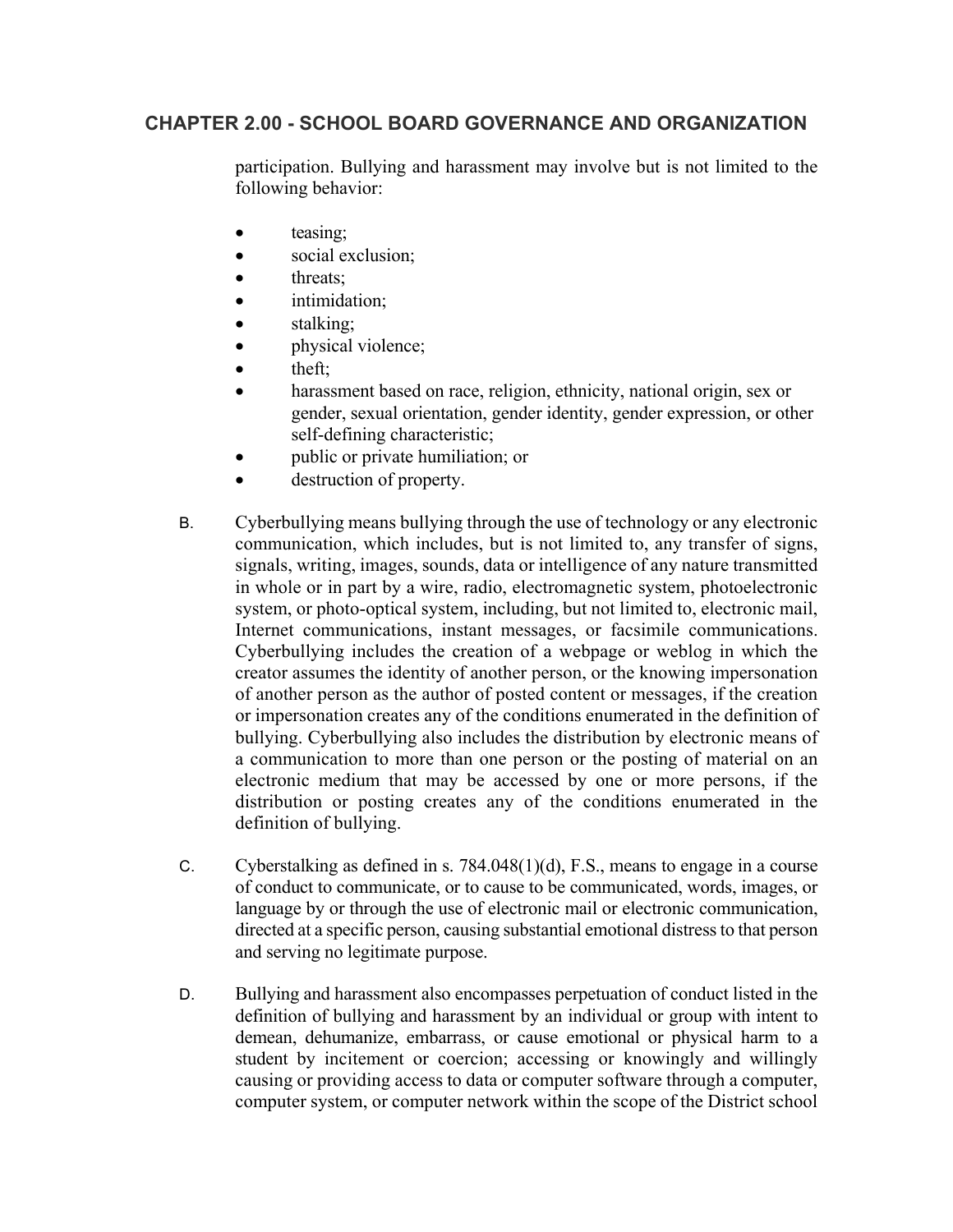system; and/or acting in a manner that has an effect substantially similar to the effect of bullying or harassment.

- E. For purposes of this policy, harassment means any threatening, insulting or dehumanizing gesture, use of data or computer software, or written, verbal or physical conduct directed against a student that
	- places a student in reasonable fear of harm to his/her person or damage to his/her property;
	- has the effect of substantially interfering with a student's educational performance, opportunities, or benefits; or
	- has the effect of substantially disrupting the orderly operation of a school.

Allegations of **sexual harassment**, including but not limited to unwelcome sexual advances, requests for sexual favors and other inappropriate verbal or physical conduct of a sexual nature that contributes to a hostile educational environment or that is made explicitly or implicitly a condition of a student's academic achievement, or which the rejection of or submission to such conduct in any way impacts a student's academic status or educational experience, are forms of prohibited discrimination covered by Policy 2.71.

### **III. Behavior Standards**

- A. The Sarasota County School District expects students to conduct themselves as appropriate for their levels of development, maturity, and demonstrated capabilities with a proper regard for the rights and welfare of other students and school staff, the educational purpose underlying all school activities, and the care of school facilities and equipment.
- B. The District believes that standards for student behavior must be set cooperatively through interaction among the students, parents/legal guardians, staff, and community members producing an atmosphere that encourages students to grow in self-discipline. The development of this atmosphere requires respect for self and others, as well as for District and community property on the part of students, staff, and community members. Because students learn by example, school administrators, faculty, staff, and volunteers will demonstrate appropriate behavior, treat others with civility and respect, and refuse to tolerate bullying or harassment.

### **IV. Consequences**

- A. Committing an act of bullying or harassment
	- 1. Determining whether a particular action or incident constitutes a violation of this policy requires a consideration of all the facts and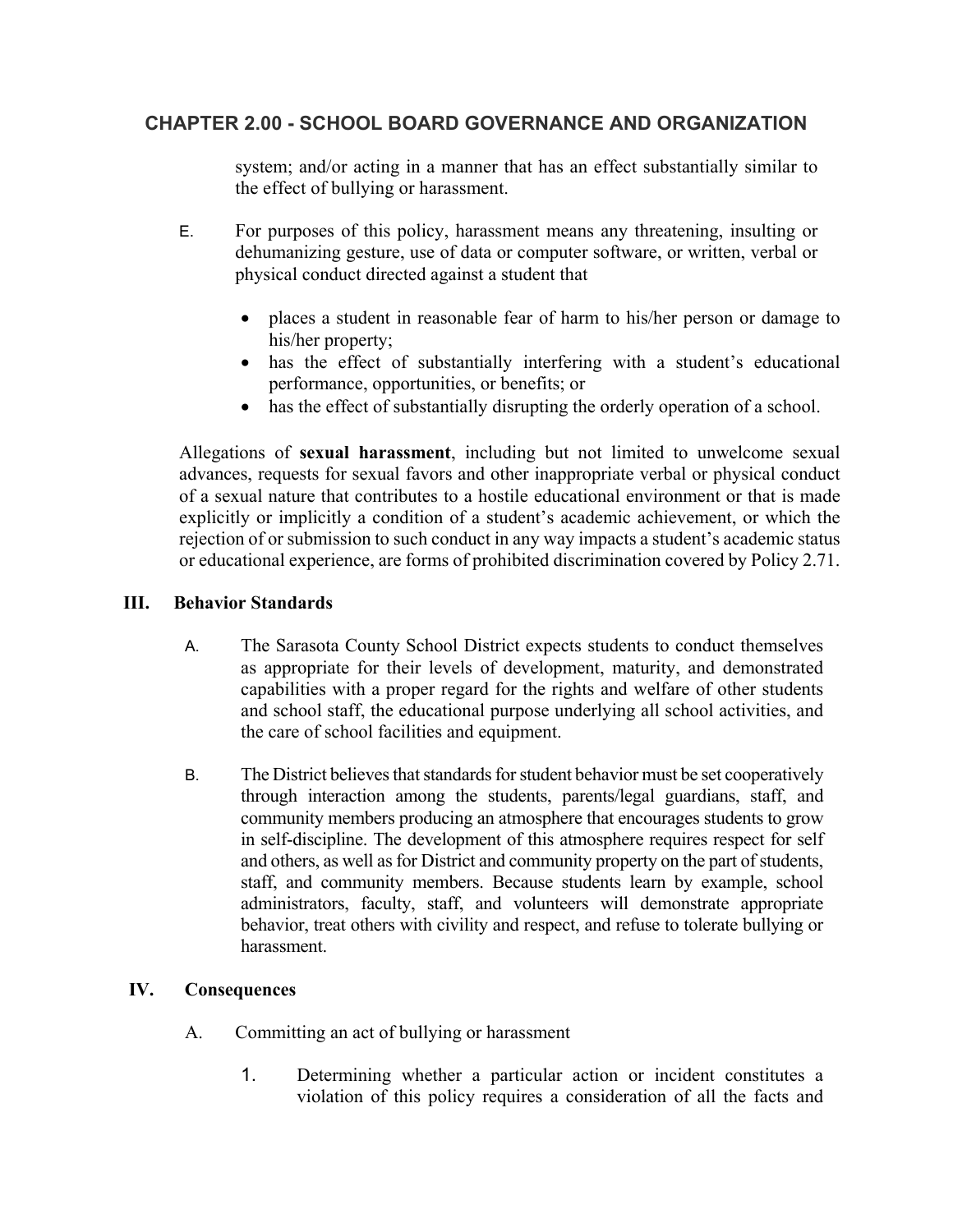surrounding circumstances. The physical location or time of access of a computer-related incident cannot be raised as a defense in any disciplinary action.

- 2. Disciplinary consequences and appropriate remedial action for students who commit acts of bullying or harassment may range from positive behavioral interventions up to and including suspension or expulsion, as outlined in the *Code of Student Conduct*.
- 3. Disciplinary consequences and appropriate remedial action for a school employee found to have committed an act of bullying or harassment shall be determined in accordance with District policies, procedures, and agreements. Additionally, egregious acts of harassment by certified educators may result in a sanction against an educator's state issued certificate.
- 4. Disciplinary consequences and appropriate remedial action for a visitor or volunteer found to have committed an act of bullying or harassment shall be determined by the school administrator after consideration of the nature and circumstances of the act, including reports to appropriate law enforcement officials.

### **V. Reporting an Act of Bullying or Harassment**

- A. At each school, the principal or designee shall be responsible for receiving complaints alleging violations of this policy.
- B. All school district employees who become aware of a potential violation of this policy are required to report alleged violations of this policy to the principal or cost center head, or his/her designee.
- C. All other members of the school community, including students, parents/legal guardians, volunteers, and visitors are encouraged to report any act that may be a violation of this policy anonymously or in person to the principal or principal's designee.
- D. The principal of each school or designee shall establish and prominently publicize to staff, students, staff, volunteers, and parents/legal guardians, how a report of bullying or harassment may be filed either in person or anonymously and how this report will be acted upon.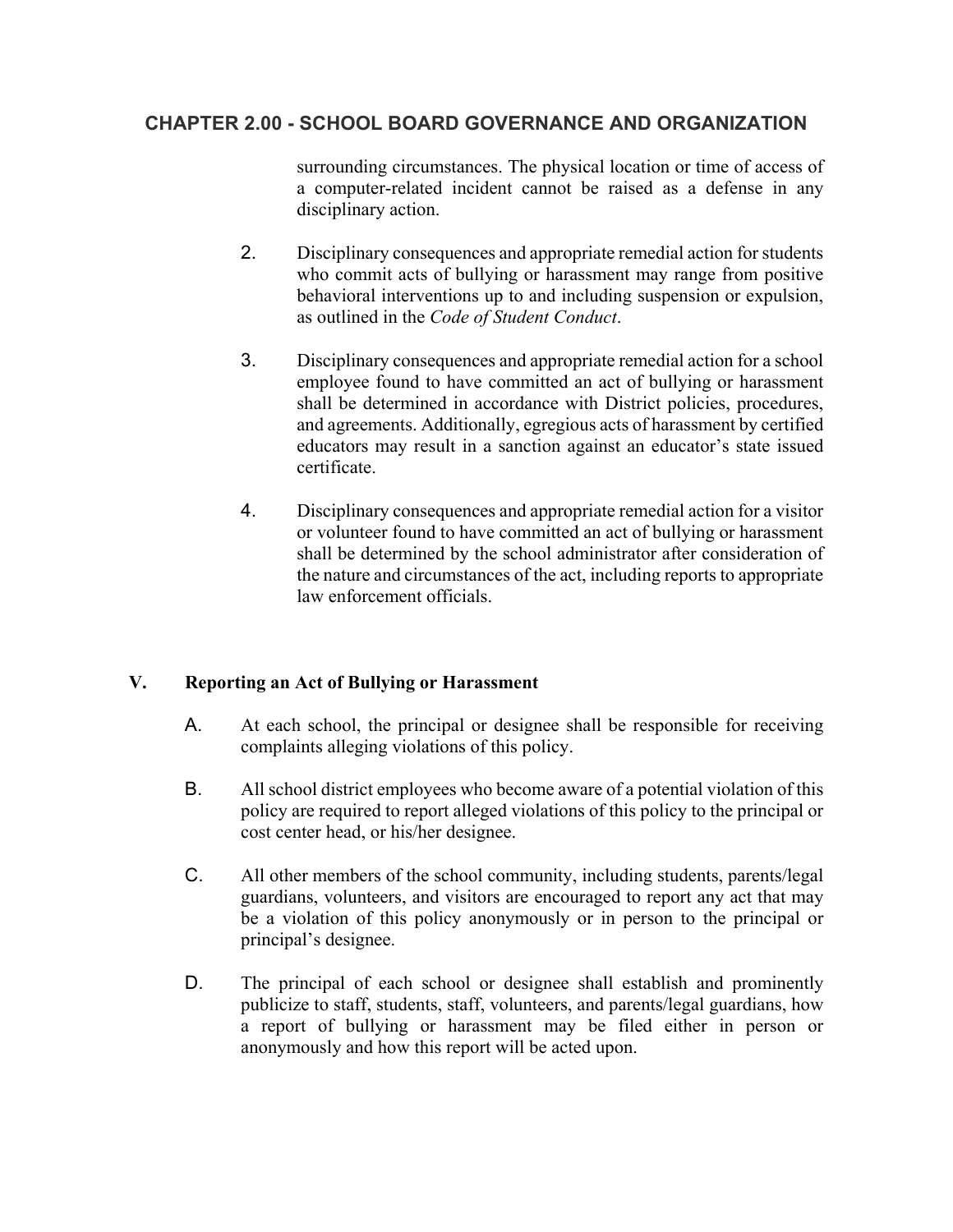- E. The victim of bullying or harassment, anyone who witnessed the bullying or harassment, and anyone who has credible information that an act of bullying or harassment has taken place should report the act of bullying or harassment to the principal or designee of each school, a teacher, or school district employee.
- F. A school district employee, school volunteer, student, parent/legal guardian or other persons who promptly reports in good faith an act of bullying or harassment to the appropriate school official and who makes this report in compliance with the procedures set forth in the District policy is immune from a cause of action for damages arising out of the reporting itself or any failure to remedy the reported incident.
- G. Submission of a good faith complaint or report of bullying or harassment will not affect the complainant's or reporter's future employment, grades, learning or working environment, or work assignments.
- H. Any written or oral reporting of an act of bullying or harassment shall be considered an official means of reporting such act(s).
- I. Reports may be made anonymously, but formal disciplinary action may not be based solely on the basis of an anonymous report.

### **VI. No Retaliation**

- A. Retaliation against any individual who has, in good faith, complained of any act of bullying or harassment in violation of this policy, assisted in the reporting of such a violation, served as a witness or advocate for the person aggrieved, or who has otherwise taken any reasonable action to stop an act of bullying or harassment is strictly prohibited. Any individual who believes he or she has been the victim of retaliation should report the matter immediately to the principal of each school, or his/her designee, the assigned investigator, or any other school official.
- B. Anyone who receives information that an act of retaliation in violation of this policy has occurred should immediately report such incident to the relevant Principal, Assistant Principal, and/or the District's Equity Coordinator or assigned investigator.
- C. All reports of retaliation made in good faith shall be investigated in the same manner as the underlying acts of alleged bullying or harassment.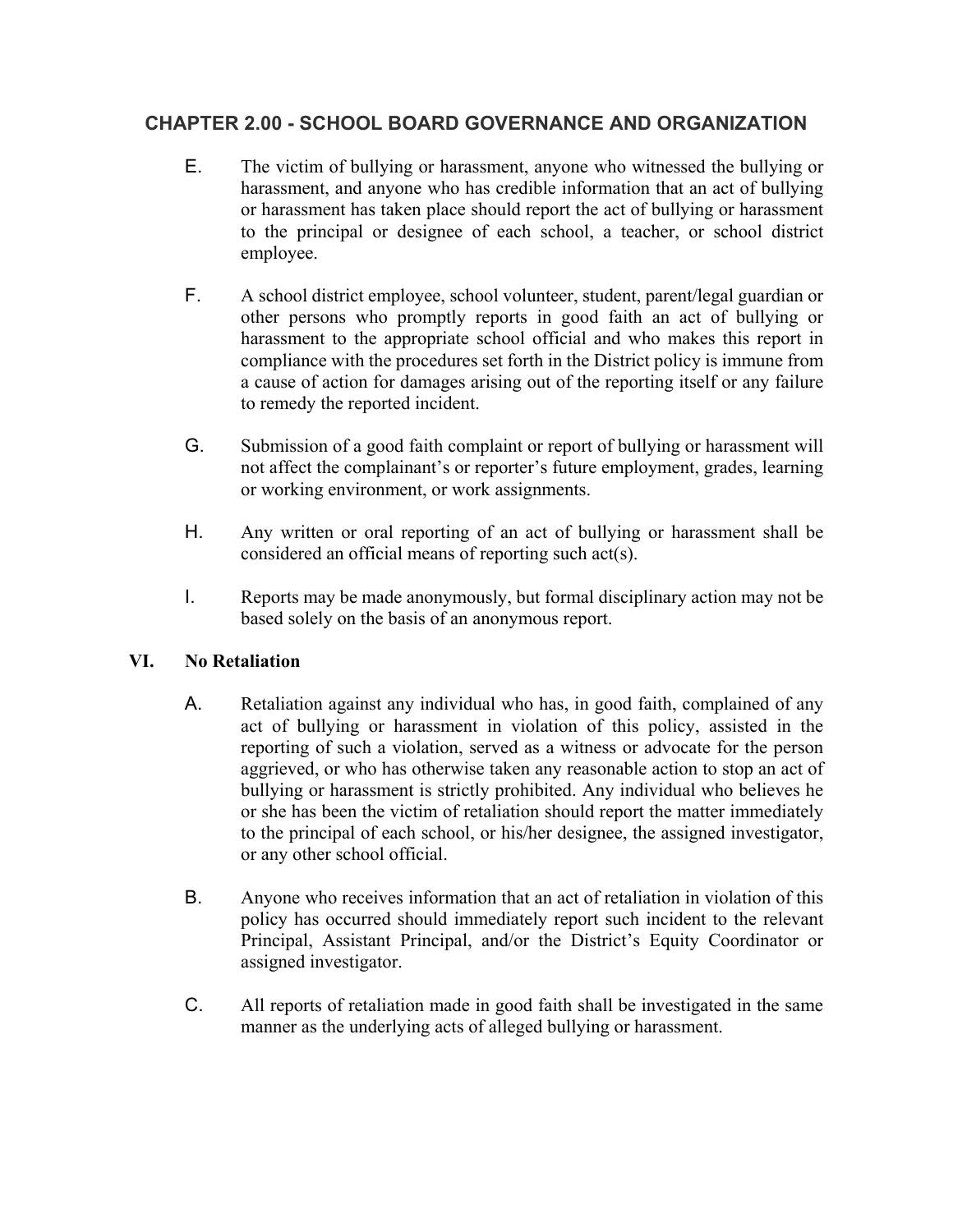## **VII. Investigation of a Report of Bullying, Harassment, or Retaliation**

- A. The investigation of a reported act of bullying, harassment, or retaliation is deemed to be a school-related activity and shall begin with a report of such an act. Incidents that require a reasonable investigation when reported to appropriate school authorities shall include alleged incidents of bullying, harassment, or retaliation allegedly committed against a child while the child is in route to or from school aboard a school bus or at a school bus stop.
- B. The principal or his/her designee shall select an individual(s), employed by the school district and trained in investigative procedures, to initiate the investigation. The person selected to conduct the investigation should have no factual involvement in the alleged acts of bullying and harassment and no connection to the accused perpetrator (harasser or bully) or victim.
- C. Documented interviews of the victim, alleged perpetrator, and witnesses shall be conducted privately, separately, and shall remain confidential to the extent permissible under applicable policies, adopted procedures, and state law. Everyone (victim, alleged perpetrator, and witnesses) will be interviewed separately and at no time will the alleged perpetrator and victim be interviewed together.
- D. The investigator shall collect and evaluate the facts including but not limited to:
	- description of incident(s) including nature of the behavior;
	- context in which the alleged incident(s) occurred;
	- how often the conduct occurred:
	- whether there were past incidents or past continuing patterns of behavior;
	- the relationship between the parties involved;
	- the characteristics of parties involved, *i.e.*, grade, age;
	- the identity and number of individuals who participated in bullying, harassing or retaliatory behavior;
	- where the alleged incident(s) occurred;
	- whether the conduct adversely affected the student's education or educational environment;
	- whether the alleged victim felt or perceived an imbalance of power as a result of the reported incident; and
	- the date, time, and method in which the parents/legal guardians of all parties involved were contacted.
- E. Whether a particular action or incident constitutes a violation of this policy shall require a determination based on all the facts and surrounding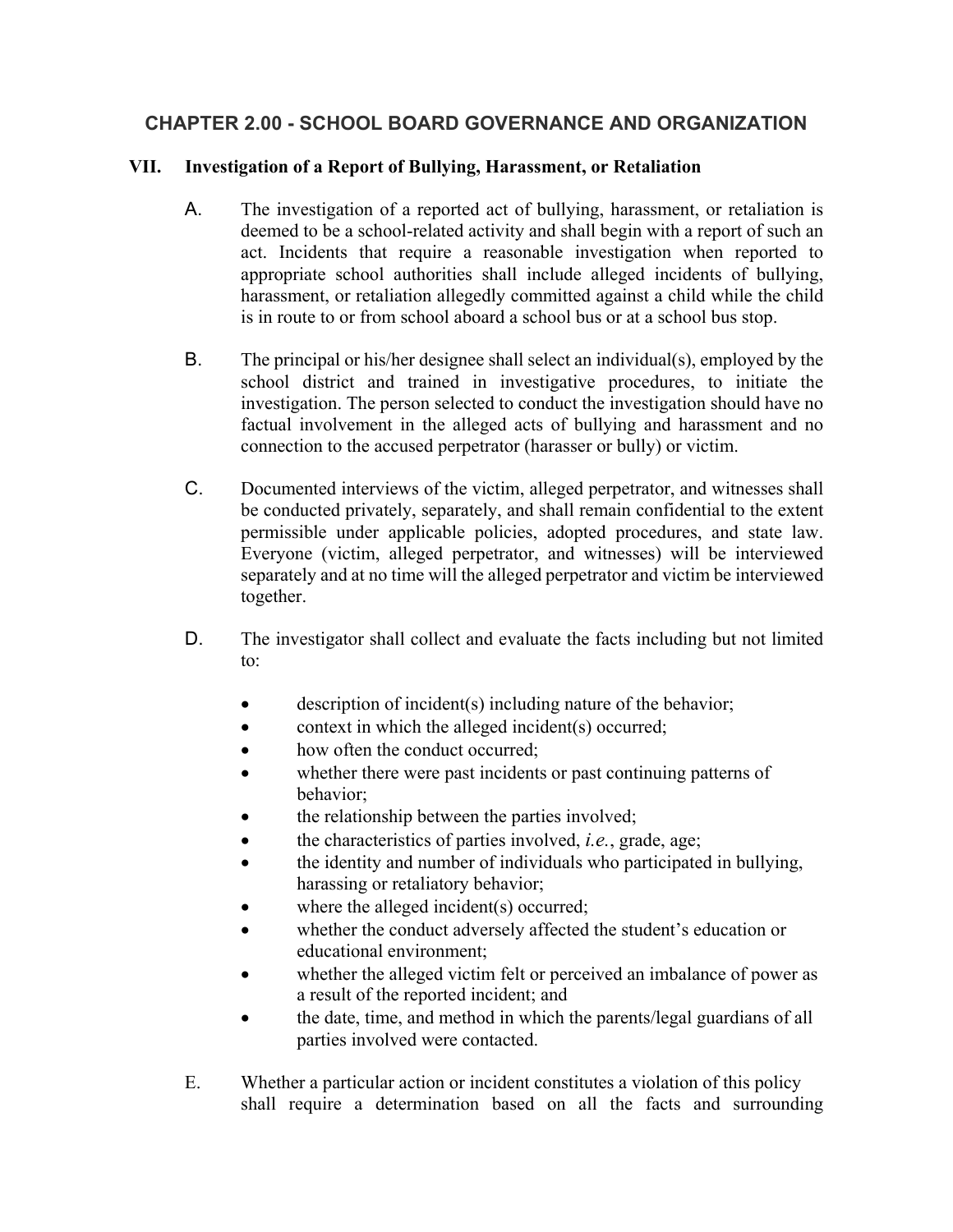circumstances and shall include

- recommended remedial steps necessary to stop the bullying and harassing or retaliatory behavior; and
- a written final report to the principal.
- F. The investigation shall be completed within ten  $(10)$  school days from the filing of the complaint unless otherwise specifically extended by the principal or designee for good cause.
- G. The highest level of confidentiality possible will be upheld regarding the submission of a complaint or a report of bullying and/or harassment and the investigative procedures that follow.

### **VIII. Determining Whether a Reported Act of Bullying or Harassment is Within the Jurisdiction of the District**

A. Upon receipt of a report of bullying or harassment, the principal or his/her designee, with the assistance if needed of an individual(s) trained in investigative procedures, will determine whether an act of bullying or harassment falls within the jurisdiction of the School District.

 If it is within the jurisdiction of the District, a thorough investigation shall be conducted.

- 1. If it is outside the jurisdiction of the District and determined a criminal act, the principal shall refer the incident(s) to appropriate law enforcement.
- 2. If it is outside the jurisdiction of the District and determined not a criminal act, the principal or designee shall inform the parents/legal guardians of all students involved.
- B. Computers without web-filtering software or computers with web-filtering software that is disabled shall be used when complaints of cyberbullying are investigated.

### **IX. Notification to Parents/Guardians of Incidents of Bullying or Harassment**

A. Parents/legal guardians of victims and perpetrators shall be notified within one school day of claims alleging a violation of the Bullying and Harassment Policy, except in limited circumstances when the principal, or designee, determines that such notification is not in the best interest or impairs the safety of the victim involved, in which case only the parents/legal guardians of the perpetrator will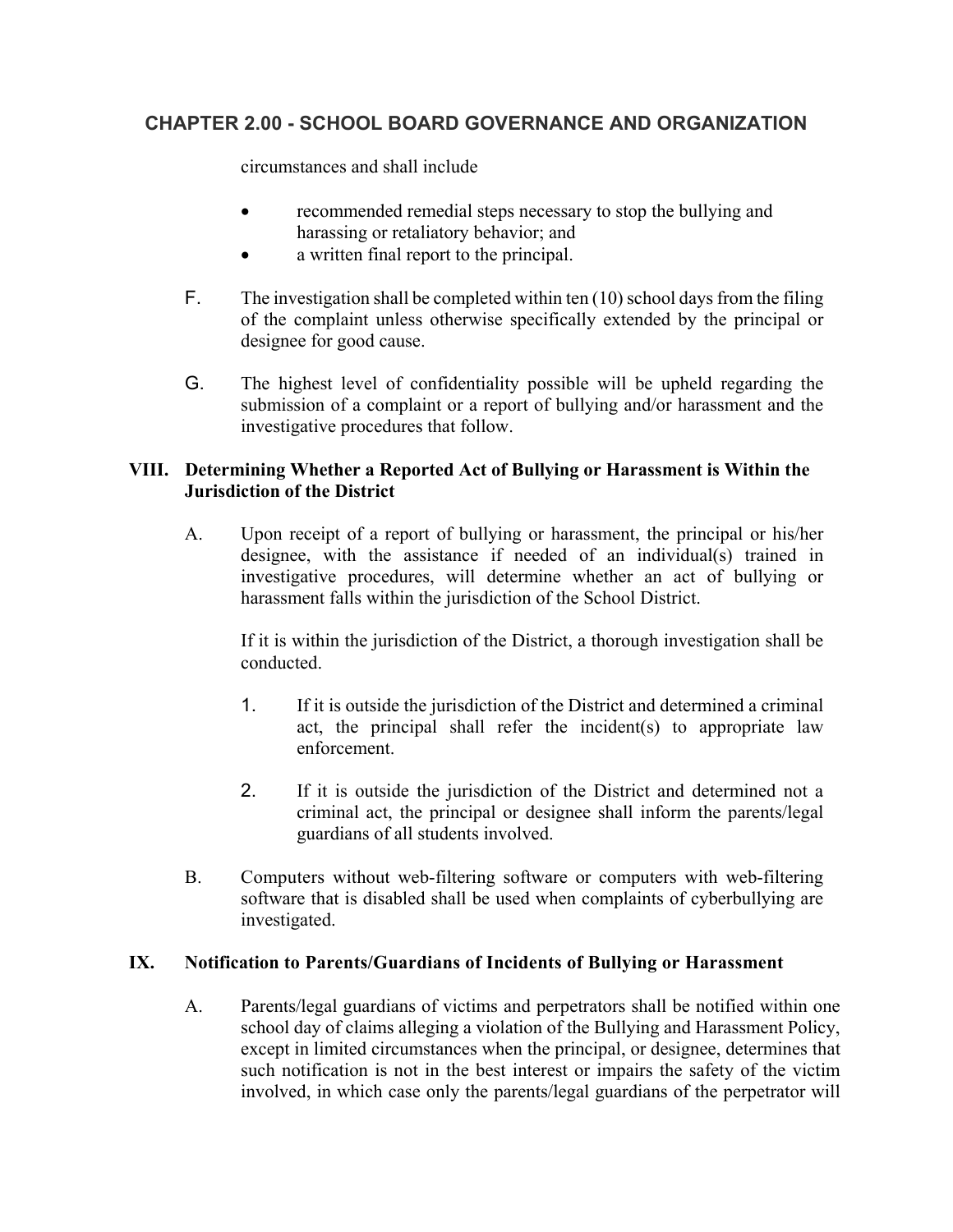be notified. In applicable cases, notification to the parents/legal guardians may be made by telephone, writing, or personal conference. All parents/legal guardians of victims and perpetrators who have received notification may participate at each stage of the investigation and resolution procedures. The frequency of notification and follow-up reports to parents/legal guardians will be dependent on the seriousness of the complaint. All notifications shall be consistent with student privacy rights under the applicable provisions of the Family Educational Rights and Privacy Act of 1974 (FERPA).

- B. If the bullying or harassment incident results in the perpetrator being charged with a crime, the principal, or designee, shall by telephone or in writing by first class mail, inform the parents/legal guardian of the victim(s) involved in the bullying or harassment incident about the Unsafe School Choice Option (No Child Left Behind, Title IX, Part E, Subpart 2, Section 9532) that states ". . .a student who becomes a victim of a violent criminal offense, as determined by State law, while in or on the grounds of a public elementary school or secondary school that the student attends, be allowed to attend a safe public elementary school or secondary school within the local educational agency, including a public charter school."
- C. Notification to local agencies where criminal charges may be pursued.

Once it has been determined that criminal charges may be pursued against the perpetrator, all appropriate local law enforcement agencies will be notified by telephone and/or in writing.

### **X. Referral of Victims and Perpetrators of Bullying or Harassment for Counseling**

When bullying or harassment is suspected or when a bullying or harassment incident is reported, counseling services shall be made available to the victim(s), perpetrator(s), and parents/guardians.

- A. The teacher, parent/legal guardian, or employee may request informal consultation with school district staff (specialty staff, *e.g.*, school counselor, school psychologist) or Human Resources Department to determine the severity of concern and appropriate steps to address the concern. The teacher may request that the involved student's parents or legal guardian are included.
- B. School personnel or the parent/legal guardian may refer a student to the school intervention team or equivalent school-based team with a problem-solving focus for consideration of appropriate services. Parent or legal guardian involvement shall be required when the student is referred to the intervention team.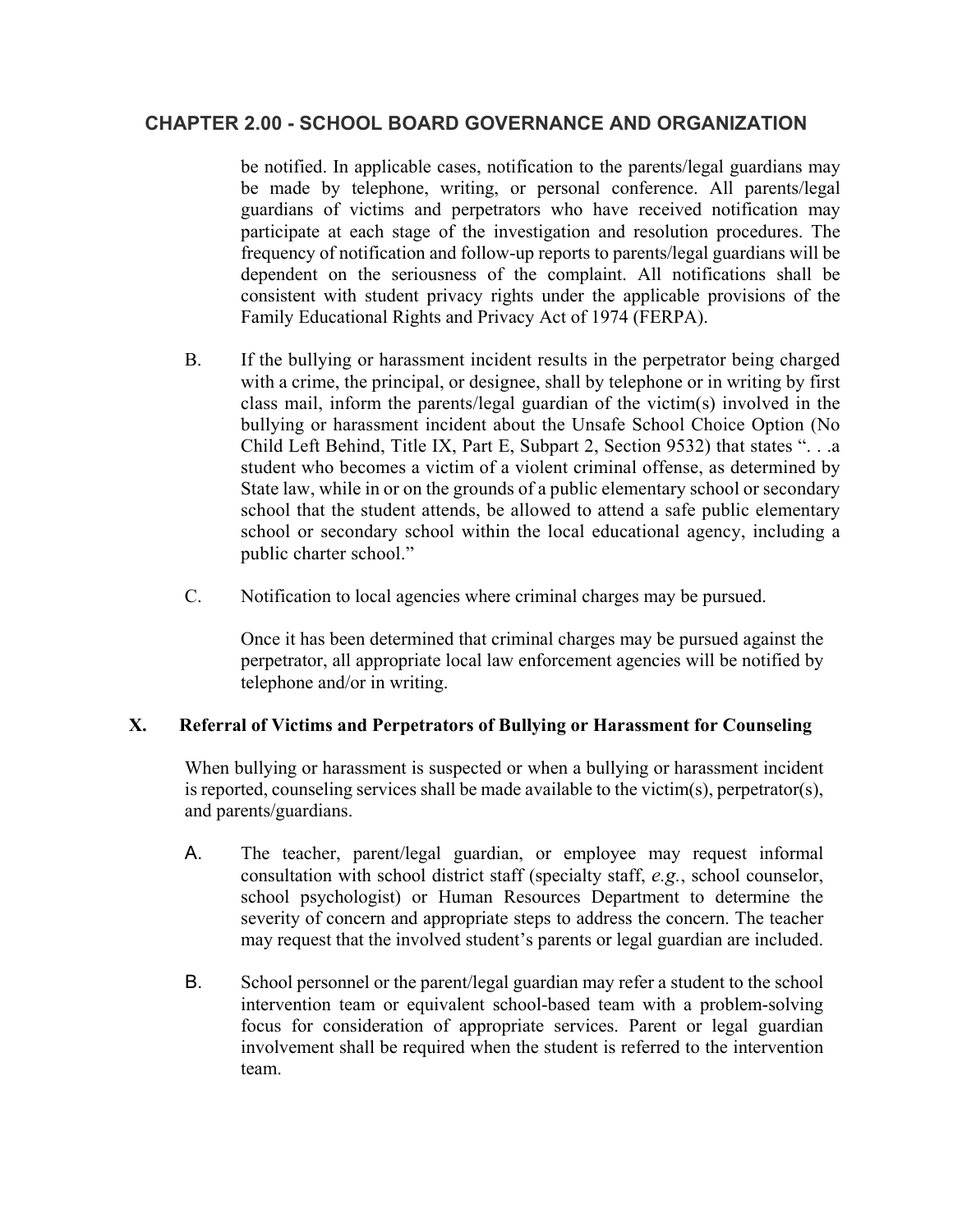- C. If a formal discipline report or formal complaint is made regarding a student, the principal must refer the student(s) to the school intervention team for determination of counseling support and interventions. Parent or legal guardian involvement shall be required.
- D. A school-based component to address intervention and assistance shall be utilized by the intervention team. The intervention team may recommend
	- counseling and support to address the needs of the victims of bullying or harassment;
	- research-based counseling or interventions to address the behavior of the students who bully and harass others, *e.g.*, empathy training, anger management; and/or
	- research-based counseling or interventions which include assistance and support provided to parents/legal guardians, if deemed necessary or appropriate.

## **XI. Reporting Incidents of Bullying and Harassment**

- A. Incidents of bullying or harassment shall be reported in the school's report of data concerning school safety and discipline data required under s. 1006.09(6), F.S. The report shall include each incident of bullying or harassment and the resulting consequences, including discipline and referrals. The report shall also include, in a separate section, each reported incident of bullying or harassment that did not meet the criteria of a prohibited act under this section with recommendations regarding such incidents. The report shall list the approved coding for bullying (BUL), harassment (HAR), unsubstantiated bullying (UBL), and unsubstantiated harassment (UHR).
- B. The District will utilize Florida's School Environmental Safety Incident Reporting (SESIR) Statewide Report on School Safety and Discipline Data, which includes bullying/harassment as an incident code as well as bullyingrelated as a related element code.
	- 1. SESIR Definitions
		- a. Bullying Systematically and chronically inflicting physical hurt or psychological distress on one or more students or employees that is severe or pervasive enough to create an intimidating, hostile, or offensive environment; or unreasonably interfere with the individual's school performance or participation.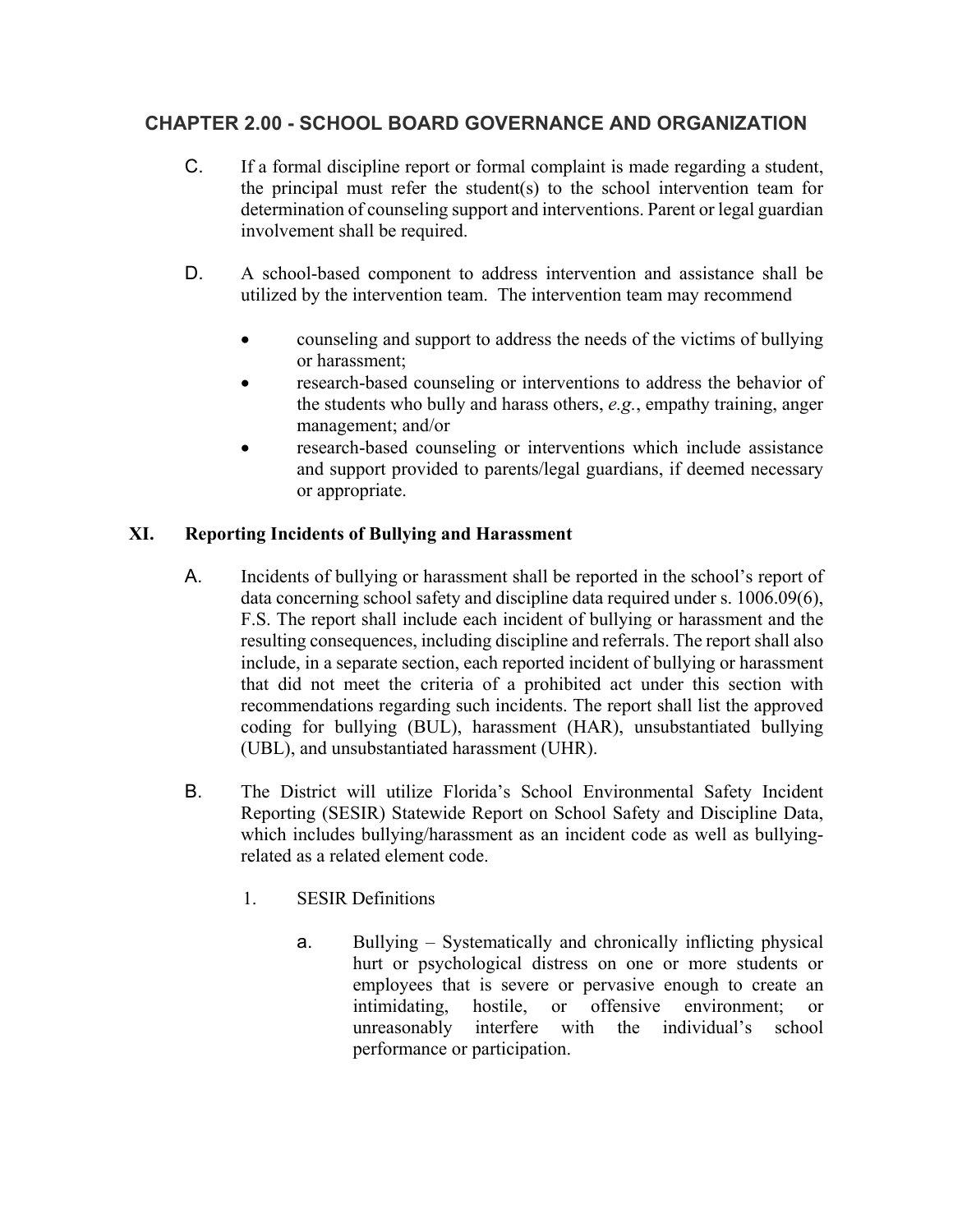- b. Harassment Any threatening, insulting, or dehumanizing gesture, use of data or computer software, or written, verbal, or physical conduct that 1) places a student or school employee in reasonable fear of harm to his or her person or damage to his or her property, 2) has the effect of substantially interfering with a student's educational performance, opportunities, or benefits, or 3) has the effect of substantially disrupting the orderly operation of a school including any course of conduct directed at a specific person that causes substantial emotional distress in such a person and serves no legitimate purpose.
- 2. Bullying and/or harassment incidents shall be reported in SESIR with the bullying or harassment code.
- 3. If the bullying/harassment results in any of the following SESIR incidents, the incident will be coded appropriately using the relevant incident code and the bullying-related code. Such incidents are:
	- a. Alcohol
	- b. Arson
	- c. Battery
	- d. Breaking and Entering
	- e. Disruption on Campus
	- f. Drug Sale/Distribution Excluding Alcohol
	- g. Drug Sale/Possession Excluding Alcohol
	- h. Fighting
	- i. Homicide
	- j. Kidnapping
	- k. Larceny/Theft
	- l. Robbery
	- m. Sexual Battery
	- n. Sexual Harassment
	- o. Sexual Offenses
	- p. Threat/Intimidation
	- q. Trespassing
	- r. Tobacco
	- s. Vandalism
	- t. Weapons Possession
	- u. Other Major (Other major incidents that do not fit within the other definitions)
- C. Discipline and referral data shall be recorded in Event & Discipline Report and Automated Student Information System.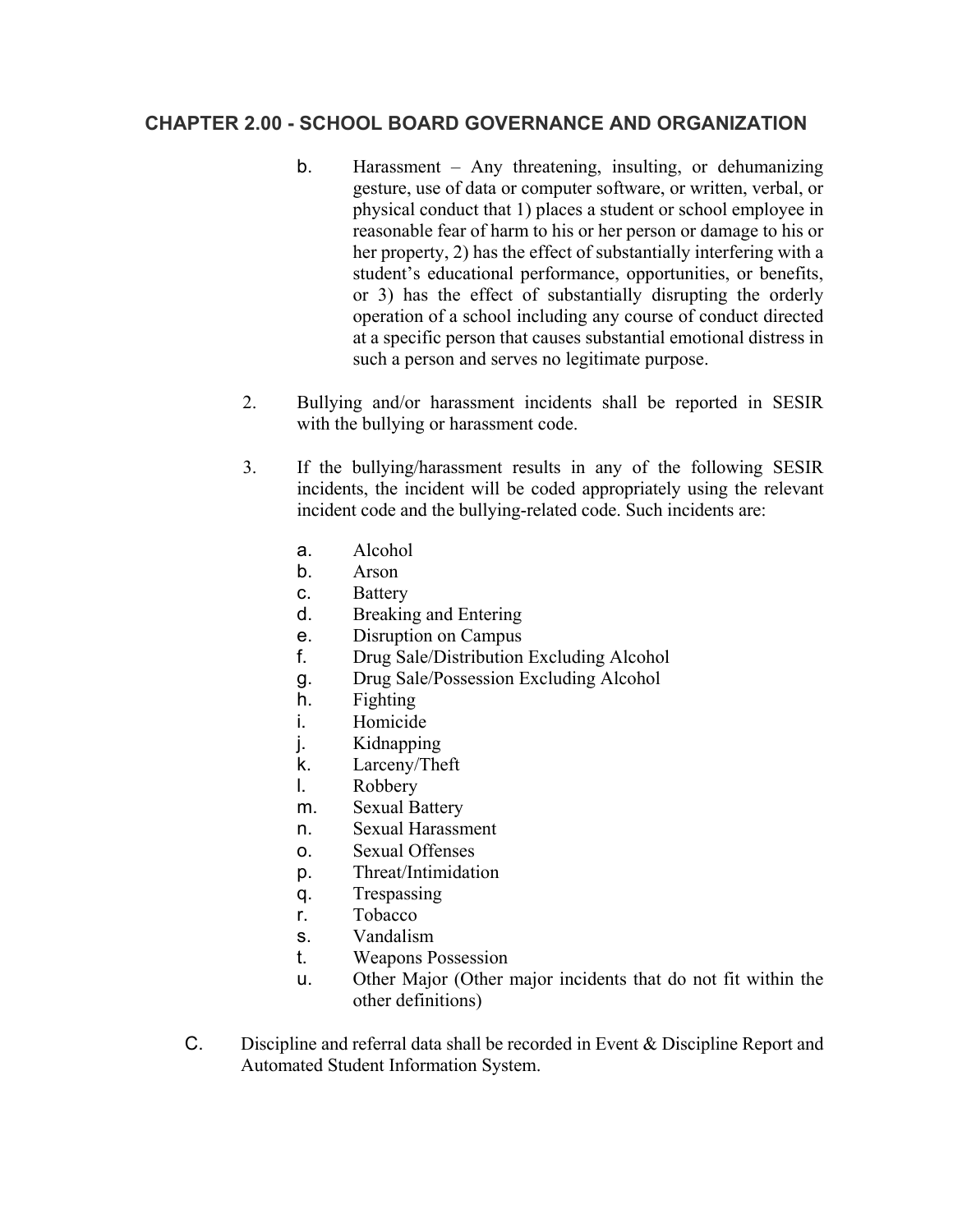- D. The District shall provide bullying incident, discipline, and referral data to the Florida Department of Education in the format requested, through Survey 5 from Education Information and Accountability Services, and at designated dates provided by the Department.
- E. Data reporting on bullying, harassment, unsubstantiated bullying, unsubstantiated harassment, sexual harassment, and threat/intimidation incidents as well as any bullying-related incidents that have as a basis sex, race, or disability shall include the incident basis. Victims of these offenses shall also have the incident basis (sex, race, or disability) noted in their student records. (See also Policy 2.71).

#### **XII. Instruction on Identifying, Preventing, and Responding to Bullying or Harassment**

- A. The District shall ensure that schools and departments sustain healthy, positive, and safe learning environments for all students and work environments for staff. It is committed to maintaining a social climate and social norms in all schools that prohibit bullying and harassment. This requires the efforts of everyone in the school environment – teachers; administrators; counselors; school nurses; other nonteaching staff such as bus drivers, custodians, cafeteria workers; school librarians; parents/legal guardians; and students.
- B. All district staff, students, parents/legal guardians, teachers, school administrators, counseling staff, and school volunteers shall be given instruction at a minimum on an annual basis on the District's policy and regulations against bullying and harassment. The instruction shall include evidence-based methods of preventing bullying and harassment as well as how to effectively identify and respond to bullying or harassment in schools.
- C. The District shall establish a list of programs that provide instruction to students, parents, teachers, school administrators, counseling staff, and school volunteers on identifying, preventing, and responding to bullying and harassment including instruction on recognizing behaviors that lead to bullying and harassment and taking appropriate preventive action based on those observations. The list of authorized programs shall be available at each school, District offices, and on the District website.

### **XIII. Reporting to a Victim's Parents/Legal Guardians the Legal Actions Taken to Protect the Victim.**

The principal or designee shall by telephone and/or in writing report the occurrence of any incident of bullying or harassment as defined by this policy to the parent or legal